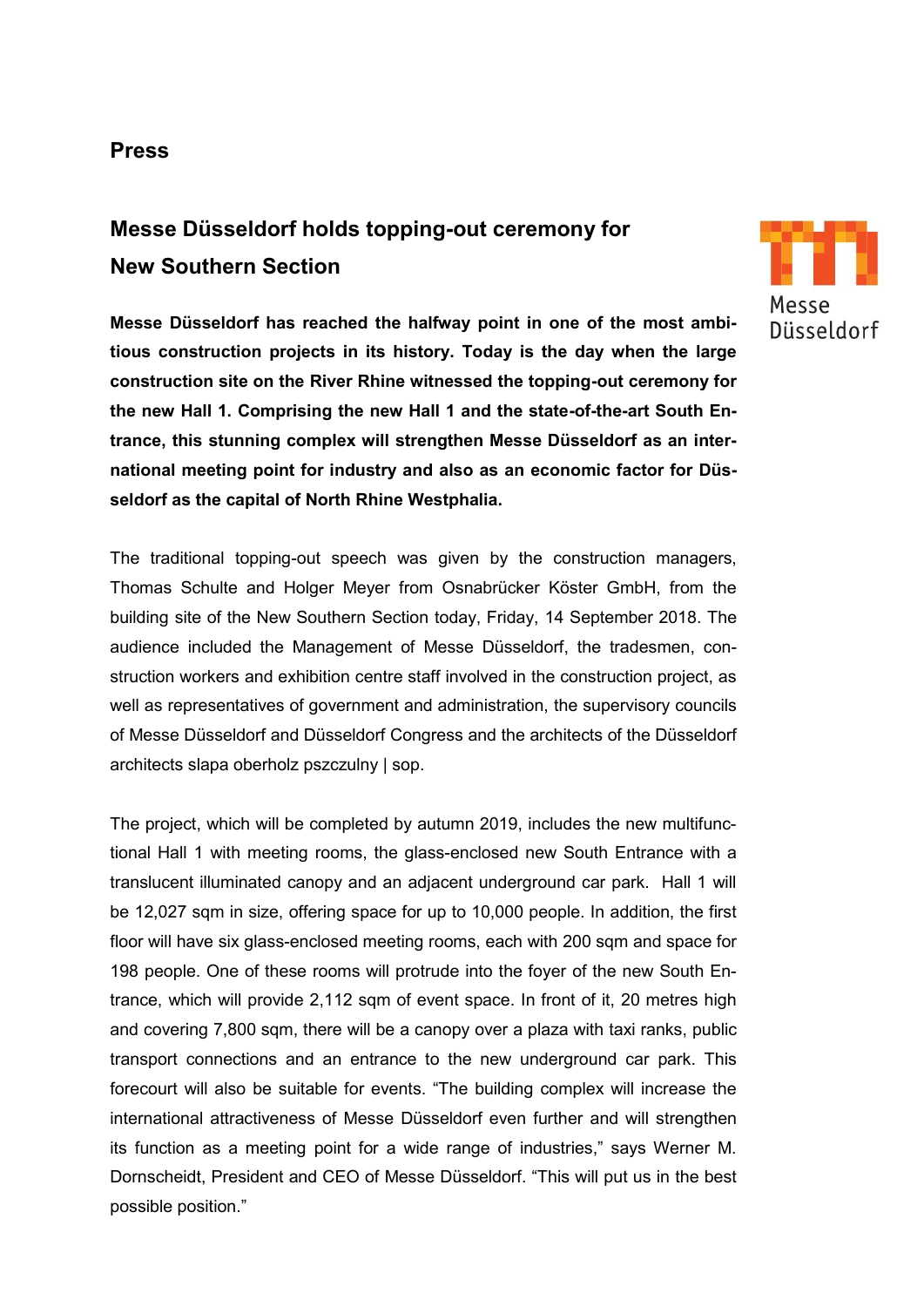The building project also includes a major facelift for the Congress Center Düsseldorf (CCD), which is directly connected with Hall 1, and its audience capacity will be boosted to 16,000 persons. Hilmar Guckert, CEO of Düsseldorf Congress, is pleased about this development: "The new building, its increased capacity and its improved ambience will make the Congress Center Düsseldorf (CCD) even more suitable for the requirements of major conventions, conferences and corporate events. It's an important step into the future of the international convention business for Düsseldorf." The Lord Mayor of Düsseldorf and Supervisory Board Chairman of Messe Düsseldorf GmbH, Thomas Geisel, also emphasises the benefits for Düsseldorf: "This is not only a step forward for Messe Düsseldorf and the Congress Center, but also for the City of Düsseldorf. After all, international customers of trade fairs and conventions spend more than one billion euros a year in the city, provide security for over 16,600 jobs and book nearly one third of all overnight stays there. All this provides annual tax revenue of more than 36 million euros. The New Southern Section will help to secure and increase this success."

The new building will also give the City of Düsseldorf an additional architectural highlight. It will be the new face of the exhibition centre towards the city and also the northern endpoint of the city's silhouette from the river Rhine. Jurek M. Slapa, the founder and managing partner of the architectural firm slapa oberholz pszczulny | sop, who designed it, is thrilled about the progress of the construction work: "Our ideas started off on paper, and it's great to see them being turned into reality. We are very pleased that this project between the Rhine and the Nordpark is adding a new architectural touch to the exhibition centre and the City of Düsseldorf."The general contractor implementing the project is Köster GmbH, and to quote Thomas Kleine-Kalmer, holder of commercial power of representation and head of the Major Projects Division: The roof and shell of the new Hall 1 and the conference wing are now in place. What comes now is the interior work, the underground car park and the canopy. It's great to see that the progress of the construction work has caused so much amazement and so many happy smiles. It encourages us all the more in our efforts to build the future flagship of Messe Düsseldorf."

The New Southern Section forms part of the Messe Düsseldorf Masterplan 2030 with its many construction and redevelopment plans to ensure that the exhibition centre remains attractive and competitive. These include a number of completed projects, such as the new Halls 6, 7 and 8, the new North Entrance and the com-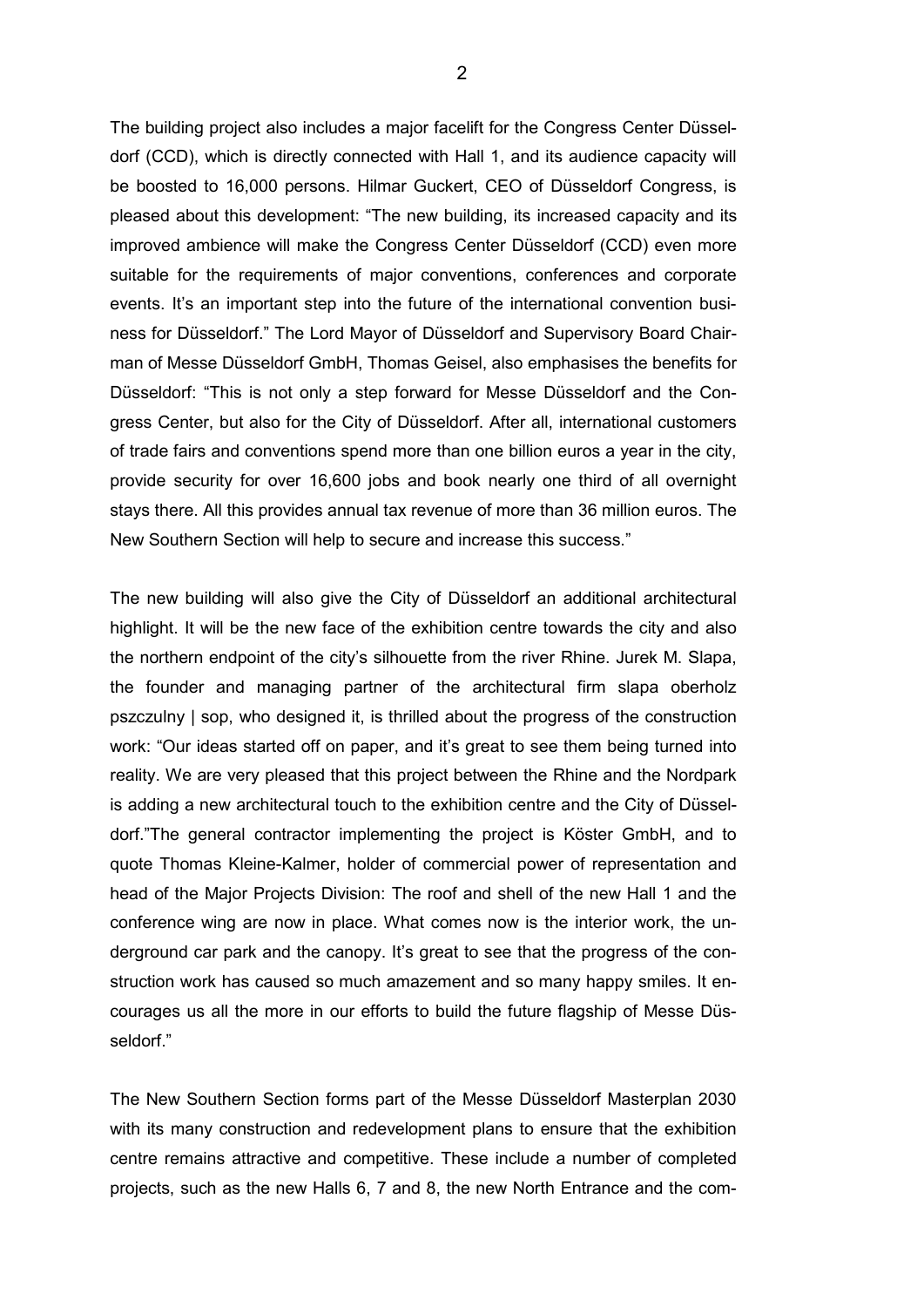plete overhaul of seven halls. Werner M. Dornscheidt sees this as a crucial investment into the future: "In this way," he says, "our premises will be further adjusted to suit demand and the needs of our customers, while also increasing the service factor." In all, Messe Düsseldorf is investing 650 million euros in the implementation of its masterplan. The New Southern Section alone is costing 140 million euros. Moreover, Dornscheidt emphasises that they are "doing all this without subsidies". It means that Messe Düsseldorf will be ideally prepared for the future.

Length: 5,535 characters (including spaces)

You will find **continually updated information** about the construction project of the New Southern Section at

[www.messe-duesseldorf.de/bauchronik](http://www.messe-duesseldorf.de/bauchronik)

A large selection of **construction site photos in a printable resolution** can be downloaded from<http://medianet.messe-duesseldorf.de/press/bau>

### **The Messe Düsseldorf Group**

With a revenue of around EUR 367m in 2017, the Messe Düsseldorf Group maintained its position as one of Germany's most successful trade fair companies. Over 29,000 exhibitors presented their products to 1.34 million trade visitors at events in Düsseldorf this year. In addition, a range of conventions attracted over half a million visitors. About 50 trade fairs were held in Düsseldorf, including 23 number one events in five areas of expertise: machinery, plants and equipment, trade and services, medicine and healthcare, lifestyle and beauty, and also leisure. In addition, there were about 70 proprietary, joint and contracted events outside Germany, demonstrating that the Messe Düsseldorf Group is a leading global platform for export. Messe Düsseldorf GmbH is the trade fair company with the highest level of internationalism in capital goods exhibitions. In 2017 Messe Düsseldorf's proprietary events in machinery, plants and equipment had approx. 74 per cent international exhibitors and attracted 73 per cent trade visitors from other countries. In all, Düsseldorf trade fairs were attended by customers from about 180 countries. The Group runs a global network of sales offices in 140 countries (with 76 international representations) as well as competence centres in 8 countries.

### **About Köster GmbH**

Köster GmbH is a leading structural and civil engineering company in the German construction industry. Its services range from individual plans to the turnkey completion of entire projects. Working closely with customers, Köster executes comprehensive, innovative construction solutions and has a network of 16 offices and 15 competence centres. Founded in 1938, Köster GmbH has its head office in Osnabrück and forms part of the Köster Group, which operates throughout Germany.

### **About** *sop architekten*

The architects J.M. Slapa, H. Oberholz and Z. Pszczulny have worked together on the development and realisation of building projects for over 30 years. Their areas of expertise cover offices, commercial and industrial construction, hotels, residential buildings, airports, sports venues and teaching and research facilities. sop architeken are an architectural firm that operates internationally, has a workforce of around 90 and is based in Dusseldorf. Its hallmarks are a clear and timeless architectural language and a holistic approach to each building, down to the last detail. The architects have had a major impact on the face of Düsseldorf, with buildings such as Gap 15, the Hyatt Hotel at Düsseldorf's Medienhafen (Media Port) and the new Düsseldorf Airport. The firm's international reference projects include the Orjin Maslak in Istanbul and the EM Stadium in Wrocław.